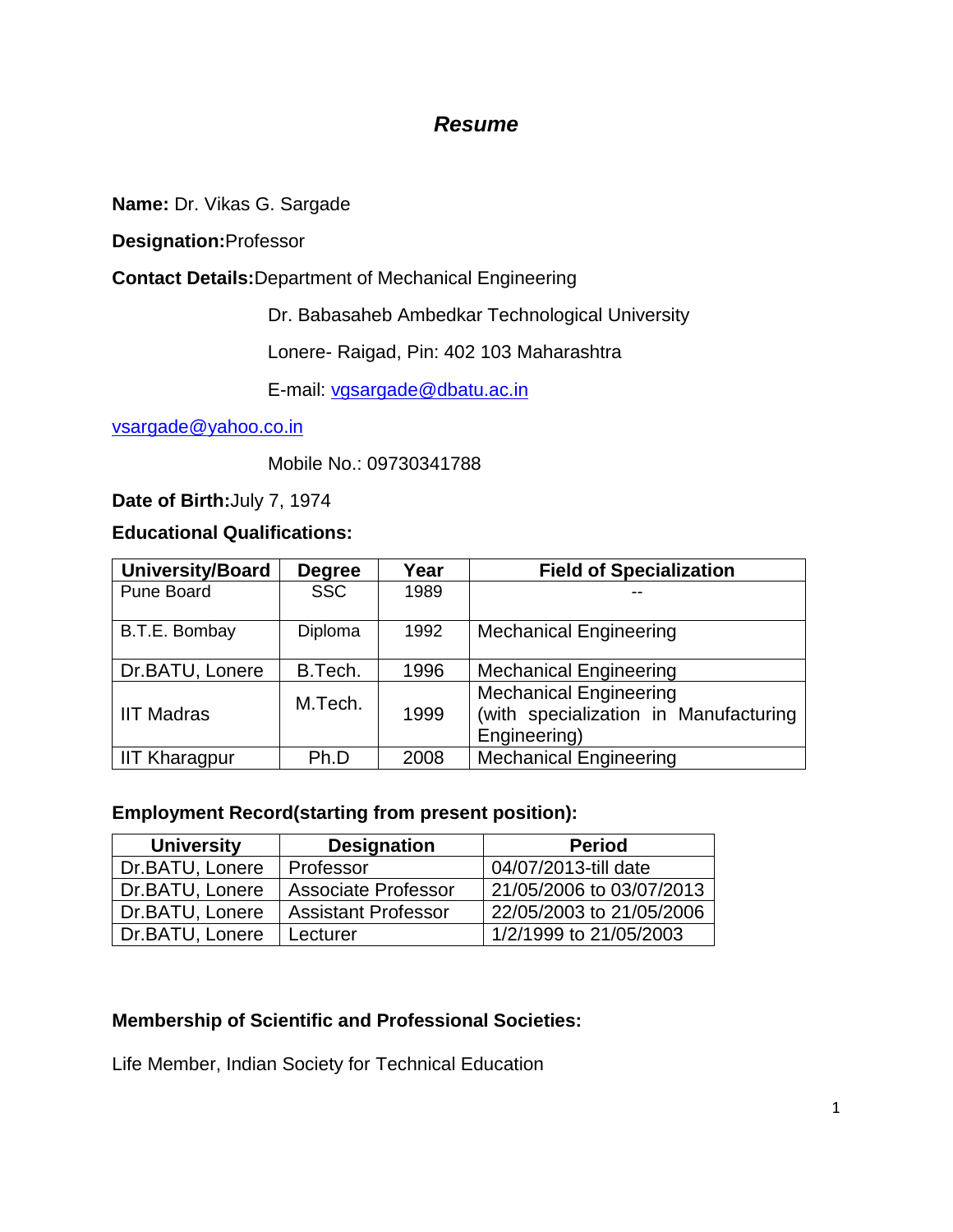## **List of Short-term Courses participated:**

- 1. Two-month Summer Programme on Advanced Manufacturing, IIT Kharagpur, May 2001-July 2001.
- 2. Opportunities and Challenges in High Precision Manufacturing: Vision 2020, Dr. BATU, Lonere, Nov. 18-30, 2002.
- 3. Two week STTP on "Creep, Fatigue, and Fracture: State-of-the-Art", sponsored by ISTE-AICTE and organized by Dr. BATU Lonere, March 15-27, 2004.
- 4. CNC Technology, IGTR Aurangabad, October 16-20, 2003.
- 5. One week STTP on "Advances in Materials and Manufacturing Processes", organized by Dr. BATU Lonere, 27<sup>th</sup> June to 1<sup>st</sup> July 2011.
- 6. One week STTP on "Nanotechnology", organized by Dr. BATU Lonere, December 10-14 2012.
- 7. Institution Building through Appreciative Mindset, conducted by IIT Bombay, August 29, September 2-4, 16, 2013.

#### **Most recently taught courses:**

**UG:**Surface Engineering, Materials Science and Metallurgy,Engineering Tribology, Manufacturing Processes-I, II, III

 **PG:**Advanced Joining Technology, Material Removal Processes, Sensors for Intelligent Manufacturing. **Research:**

**Research Interest:** Surface Engineering of Cutting Tools, Machining of Exotic Materials

**Research Guidance:** PG: 9 (Guided) + 3 (Ongoing)

Ph.D: 1 (Guided) + 3 (Ongoing)

#### **Sponsored Projects:**

Title: Machinability studies of austenitic stainless steel SS304 using coated tools coated by different coating materials

Funding agency: DST, Govt. of India

Grant sanctioned: Rs. 16.8 lacs

Duration: 3 years (date of starting: 03/07/2010 and date of completion: 22/10/2013)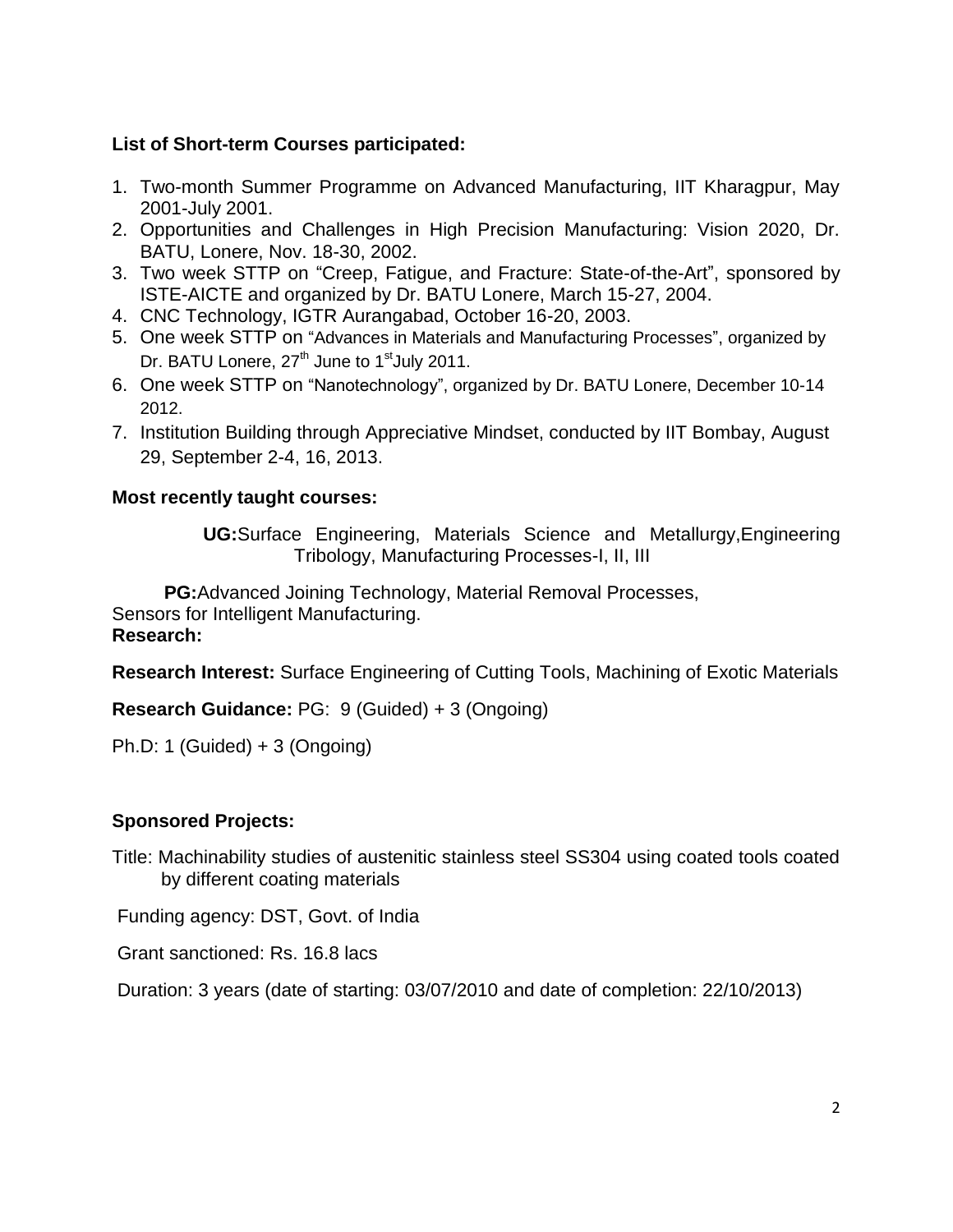#### **Publications:**

List of Publications: International Journal: 08 Indian Journal: 02 International Conferences: 09 National Conferences: 06

#### **Papers published in International Journals:**

- 1. S. Gangopadhyay, R. Acharya, A. K. Chattopadhyay, and V. Sargade;2010 "Effect of cutting speed and surface chemistry of cutting tools on the formation of BUL or BUE and surface quality of the generated surface in dry turning of AA6005 Aluminium alloy"; Machining Science and Technology,14 (2), 208-223
- 2. Sargade V. G., Gangopadhyay S., Chattopadhyay A.K., Paul S.; 2011, "Effect of coating thickness on the characteristics and dry machining performance of TiN film deposited on cemented carbide inserts using CFUBMS"; Materials and Manufacturing Processes, 26 (8), 1028-1033.
- 3. Kulkarni A. P., Joshi G. G., Sargade V. G., 2013, Performance of PVD AlTiCrN coating during machining of austenitic stainless steel, Surface Engineering, 29(5), pp. 402 - 407
- 4. Kulkarni A. P., Joshi G. G., Karekar A., Sargade V. G., 2013, Analytical and experimental investigation on cutting temperature in turning AISI 304 Austenitic stainless steel using AlTiCrN coating carbide insert, International Review of Mechanical Engineering, 7(1), pp. 189 - 197
- 5. Kulkarni A. P., Sargade V. G., 2013, "Performance of multilayered PVD coated cemented carbide inserts during dry turning of AISI 304 austenitic stainless steel", Advanced Materials Research, 794, pp. 248 - 254
- 6. Kulkarni A. P., Joshi G. G., Sargade V. G., 2013, "Dry turning of AISI 304 austenitic stainless steel using AlTiCrN coated insert produced by HPPMS technique"**,** Procedia of Engineers,64, 737-746
- 7. Wagh S. S., Kulkarni A. P., Sargade V. G., 2013, "Machinability studies of austenitic stainless steel (AISI 304) using PVD cathodic arc evaporation (CAE) system deposited AICrN/ TiAIN coated carbide inserts', Procedia of Engineers, 64, 907-914
- 8. Kulkarni, A. P., Joshi G. G., Karekar A., Sargade V. G., 2014, Investigation on Cutting Temperature and Cutting Forces in Turning AISI 304 Austenitic Stainless Steel Using AlTiCrN Coated Carbide Insert, International Journal of Machining and Machinability of Materials, 15(3-4), pp. 147–156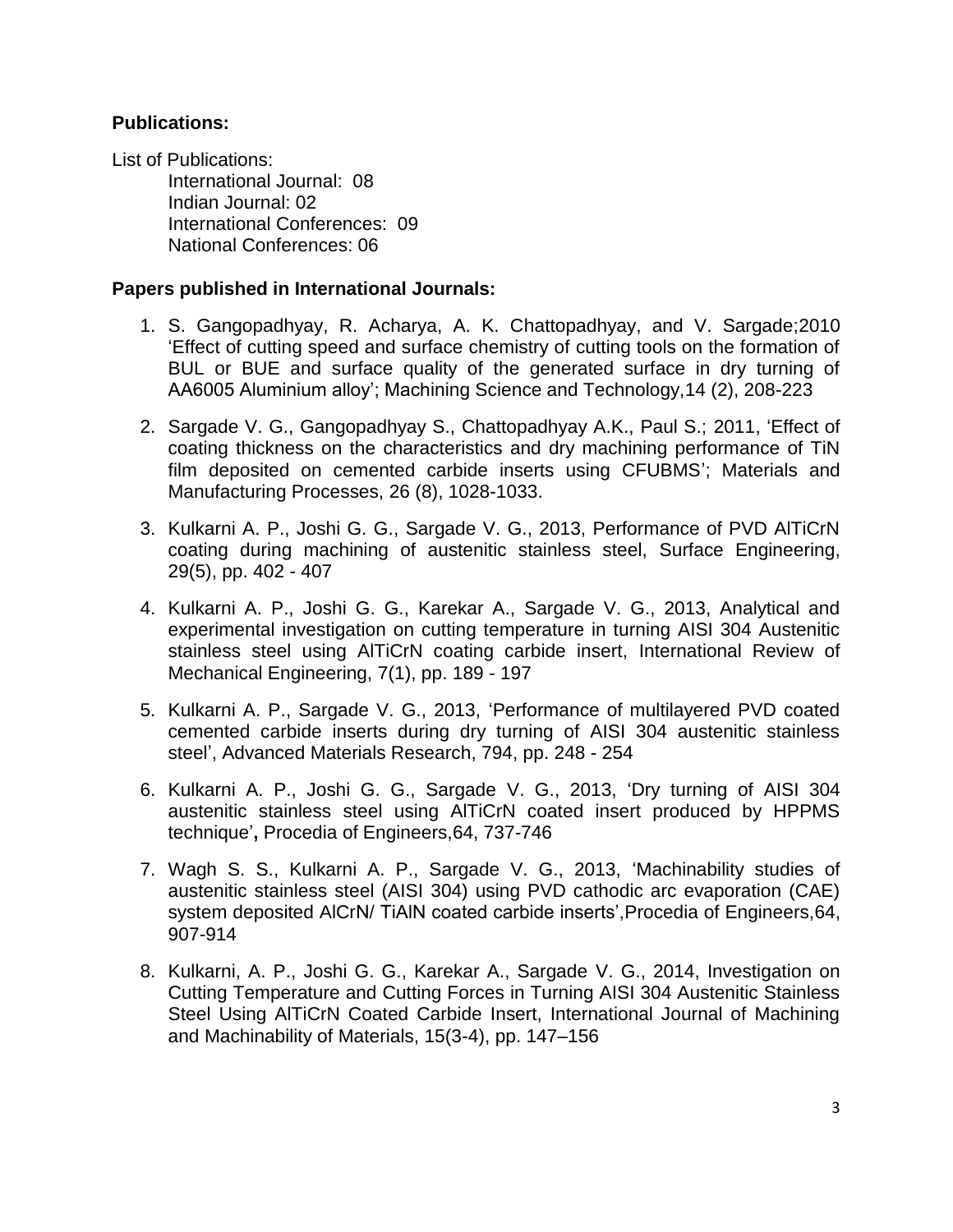#### **Papers published in IndianJournals:**

- 1. Kulkarni A. P., Joshi G. G., Sargade V. G., 2013, Design optimization of cutting parameters for turning of AISI 304 austenitic stainless steel using Taguchi method, Indian Journal of Engineering and Material Science, 20, pp. 252 - 258
- 2. Kulkarni A. P., Sargade V. G., 2013, Investigation into the machinability characteristics of AISI 304 austenitic stainless steels using multilayer TiN/TiAlN coated cemented carbide inserts, Journal of Manufacturing Engineering, 8 (3), pp 178 - 182

# **Papers published in International Conferences:**

- 1. V. G. Sargade, S. Gangopadhyay, M. Hasurkar, S. Paul, A.K. Chattopadhyay; "Deposition, characterization, and performance evaluation of TiN coated HSS and cemented carbide cutting tools using closed-field unbalanced magnetron sputtering, 2<sup>nd</sup> International and 23<sup>rd</sup> AIMTDR Conference, December 15 – 17, 2008, IIT Madras
- 2. B. F. Jogi, V. G. Sargade, R. S. Pawade; "An emerging need to develop industries through ERP"; International Conference on e-manufacturing; November 17-19, 2002, BHEL and MACT, Bhopal
- 3. Kulkarni A. P., Sargade V. G., Joshi G. G., 2012, Development in Sputtering Deposition Technology Applicable to Cutting Tool, Proceedings of 1<sup>st</sup> ICFMD-2013 Conference,Defense Institute of Advanced Technology (DU), pp.111
- 4. Huddedar S., Kulkarni A. P., Joshi G. G., Sargade V. G., 2012, Microstructure and mechanical properties of AlTiCrN, AlCrN coatings deposited by cathodic arc evaporation (PVD) technique, Proceedings of 21<sup>st</sup> PFAM Conference IIT Guwahati, 1, pp. 473 - 478
- 5. Kulkarni A. P., Sargade V. G., Huddedar S., 2012, Investigation into the machinability characteristics of AISI 304 austenitic stainless steels using AlCrN coated cemented carbide inserts, Proceedings of 21<sup>st</sup> PFAM Conference IIT Guwahati, 2, pp. 339 - 343
- 6. Joshi G. G., Kulkarni A. P., Sargade V. G., 2012, Investigation into the machinability characteristics of AISI 304 austenitic stainless steels using AlTiCrN coated cemented carbide inserts, 25<sup>th</sup> AIMTDR Conference Jadavpur University Kolkata, 3, pp. 59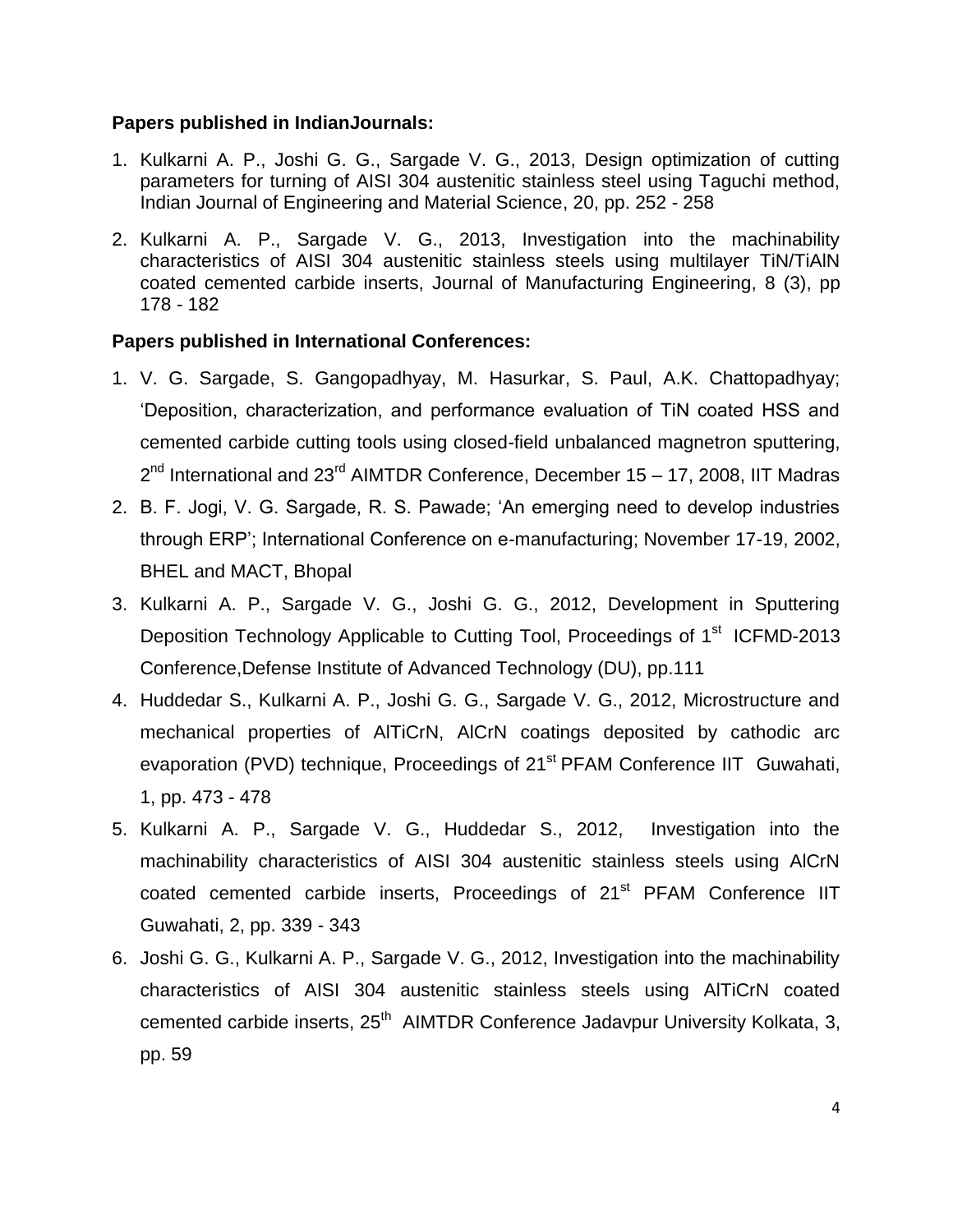- 7. Kulkarni A. P., Sargade V. G., 2013, Investigation into the machinability characteristics of AISI 304 austenitic stainless steels using multilayer TiN/TiAlN coated cemented carbide inserts, Proceedings of 3<sup>rd</sup> RAMPT'13 conference NEC Kovilpatti, pp.  $1 - 5$
- 8. Kulkarni A. P., Joshi G. G., Karekar A., Sargade V. G., 2013, Investigation on cutting temperature and cutting force in turning AISI 304 austenitic stainless steel using AlTiCrN coated carbide insert, Proceedings of  $2<sup>nd</sup>$  INCAMA-2013 conference Kalasalingam University, pp.526 – 531
- 9. Karekar A., Sargade V. G, Kulkarni A. P., 2013, Experimental Investigation of chiptool interface temperature during machining of AISI 304 using TiAlN coated and uncoated cemented carbide insert, Proceedings of 3<sup>rd</sup> CPIE-2013 conference Jalandar, pp. 1 - 5

### **Papers published in National Conferences:**

- 1. R. R. Thorat, V.G. Sargade; "Growth of polycrystalline diamond film on high speed cutting tools: An overview"; National Conference on Advanced Manufacturing and Robotics; January 10-11, 2004; CMERI Durgapur,W.B.
- 2. G. J. Sawaisarje, V. G. Sargade; "Application of diamond as a high precision turning tool; National Conference on Automation in Manufacturing; March 8-9, 2003, G.H. Raisoni College of Engineering, Nagpur
- 3. B. F. Jogi, V. G Sargade, K.G. Vhantale; "Agile manufacturing a need of today"s competitive world"; National Conference on Advances in Manufacturing Technology; February 15-16, 2003; NSS College of Engineering, Palakkad.
- 4. B. F. Jogi, V. G Sargade, A. Kitey; "Cellular manufacturing a lead time reducer"; National Seminar on Vehicle Dynamics; College of Engineering, Visakhapatanam.
- 5. V. G Sargade, B. F. Jogi, P.Taku; "Business Process Re-engineering as a dynamic tool for TQM"; National Conference on Quality Engineering and Management; January 3-4, 2003; Kumaraguru College of Technology, Coimbatore.
- 6. B. F. Jogi, V. G Sargade; "Strategy and tactics to develop global knowledge society"; National Seminar on Human values in technical education; December 27--29, 2001; KIT, Bhubaneswar.